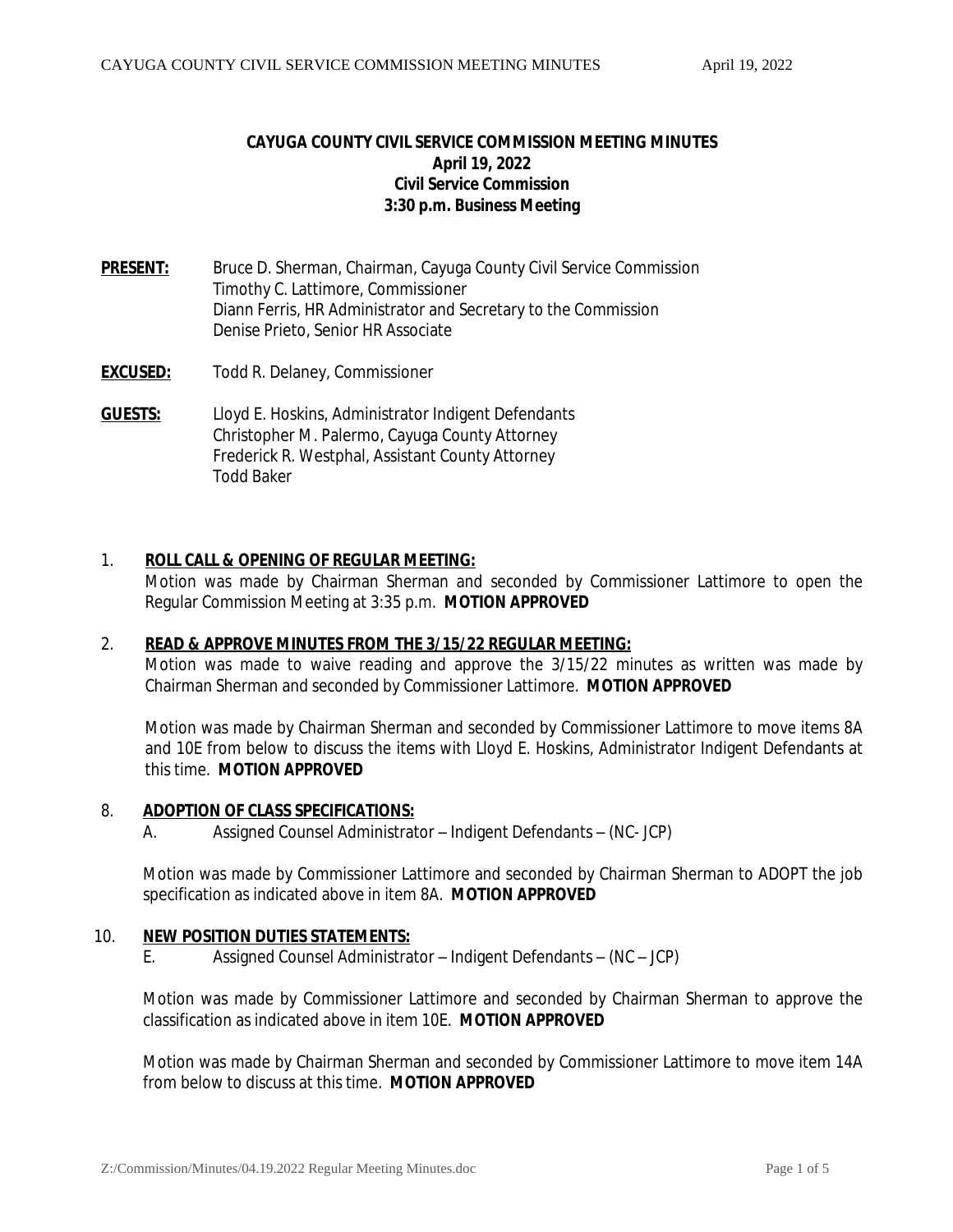## 14. **CONSIDERATION OF APPEALS:**

A. Candidate appeal regarding removal from eligible list

Motion was made by Chairman Sherman and seconded by Commissioner Lattimore to go into Executive Session at 3:50 p.m. to discuss the employment of a person. *MOTION APPROVED*

Motion was made by Chairman Sherman and seconded by Commissioner Lattimore to go out of Executive Session at 4:50 p.m., no action taken. *MOTION APPROVED*

#### 3. **ADOPTION OR AMENDMENT OF CIVIL SERVICE RULES:** None

#### 4. **CERTIFICATION OF ELIGIBLES:**

PROBATION DEPARTMENT Permanent promotion, John Murley, Probation Supervisor I, effective 4/1/22

DEPARTMENT OF SOCIAL SERVICES

Permanent appointment, Kaela Stonecipher, Caseworker, effective 2/22/22 Permanent appointment, Margaret Thomas, Caseworker, effective 3/21/22 Permanent appointment, Ciara Pepin, Caseworker, effective 3/21/22 Permanent appointment, Nicole Giacco, Caseworker, effective 3/21/22

## 5. **ESTABLISHMENT OF ELIGIBLE LISTS:**

A. Health Home Care Manager (2021) OC#61862 – 1 year

## 6. **ELIGIBLE LISTS TO EXTEND:**

- A. Sheriff Custody Lieutenant (2021) PPM#70884 1 year
- B. Supervising Emergency Services Dispatcher (2021) OC#62148 1 year
- C. Supervising Emergency Services Dispatcher (2021) PPM#75119 1 year

Motion to EXTEND the eligible lists for the positions indicated above was made by Chairman Sherman and seconded by Commissioner Lattimore. *MOTION APPROVED*

#### 7. **ELIGIBLE LISTS TO EXPIRE:**

- A. Confidential Administrative Assistant to the Provost & VP for Academic Affairs (2018) OC#66237
- B. Confidential Administrative Assistant to the VP for Student Affairs (2018) OC#66238
- C. Confidential Secretary to the CSE Chair (2018) OC#61052
- D. Library Historian (2018) OC#65714

Motion to EXPIRE the eligible lists for the positions indicated above was made by Chairman Sherman and seconded by Commissioner Lattimore. *MOTION APPROVED.*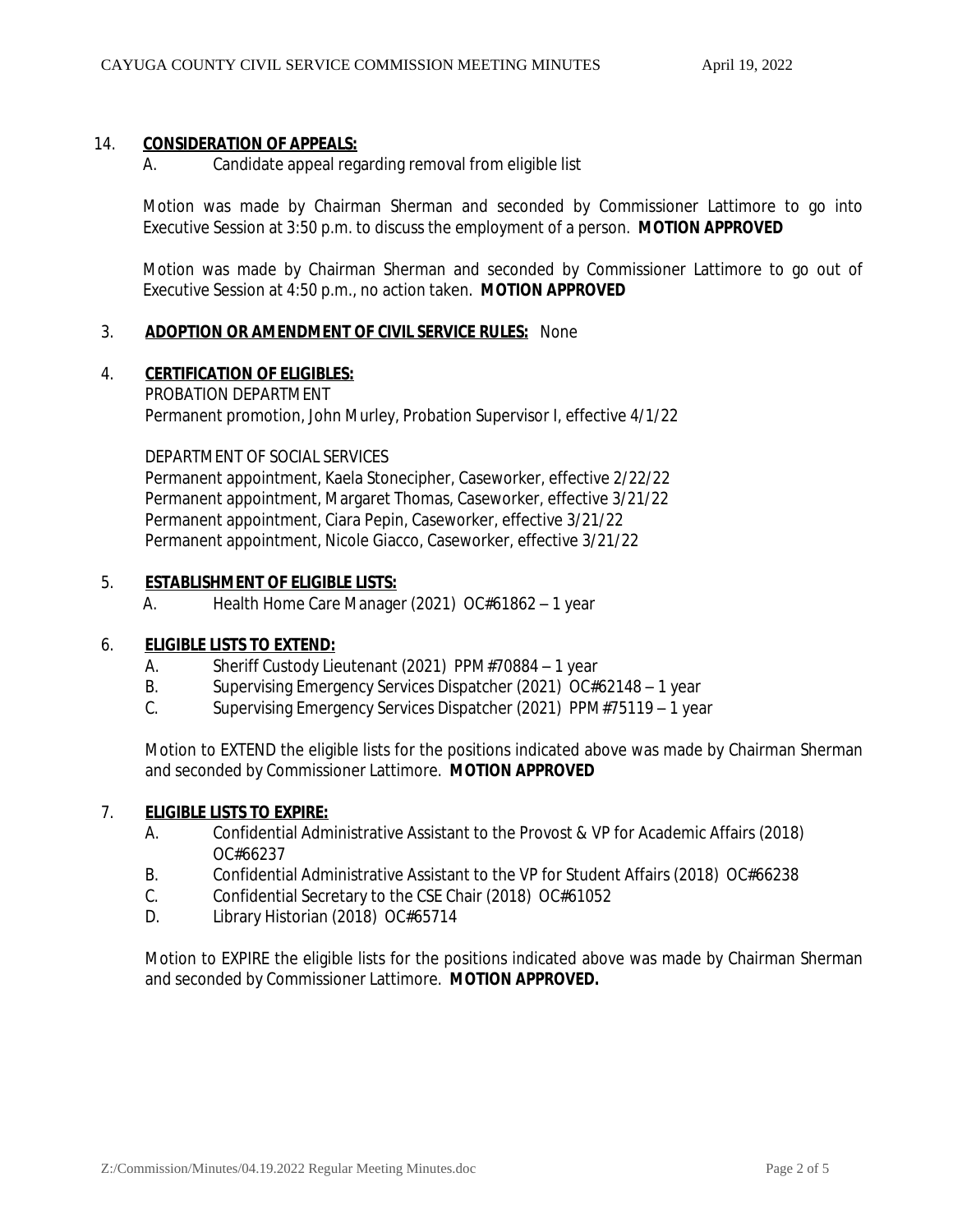## 8. **ADOPTION OF CLASS SPECIFICATIONS:**

A. Assigned Counsel Administrator – Indigent Defendants – (NC - JCP) *Item was moved to beginning of meeting*

## 9. **AMENDMENT OF CLASS SPECIFICATIONS:**

- A. County Auditor Legislative Board (U)
- B. Senior Motor Vehicle Cashier Motor Vehicle Bureau (C)

Motion was made by Chairman Sherman and seconded by Commissioner Lattimore to AMEND the job specifications as indicated above and directed staff to notify the appointing authorities. *MOTION APPROVED*

## 10. **NEW POSITION DUTIES STATEMENTS:**

- A. Activities Worker Aide (15) Employment & Training (L JCP)
- B. Clerical Aide (20) Employment & Training (L JCP)
- C. Food Service Aide (25) Employment & Training (L JCP)
- D. Human Resources Associate HR/Civil Service (C)
- E. Assigned Counsel Administrator Indigent Defendants (NC JCP) *Item was moved to beginning of meeting*
- F. Senior Clerk Mental Health (C)
- G. Public Health Educator Public Health (C)<br>H. Local Area Network Technical Support Speci
- Local Area Network Technical Support Specialist Moravia Central School (C)
- I. Clerk Port Byron Central School (C)
- J. Mental Health Therapist (School) Union Springs Central School (C)
- K. Senior Network Administrator Union Springs Central School (C)
- L. Student Aide (2) Weedsport Central School (NC)

Motion was made by Chairman Sherman and seconded by Commissioner Lattimore to approve the New Position Duties Statements A–D and F–L as indicated above and directed staff to notify the appointment authorities. *MOTION APPROVED*

## 11. **EXEMPT CLASS REVIEW:** None.

## 12. **JOB/POSITION RECLASSIFICATION QUESTIONNAIRE:** None

# 13. **DISCIPLINARY ACTION, DISMISSALS, JOB ABOLISHMENT, LEAVES OF ABSENCE, REINSTATEMENTS, TRANSFERS:**

A. Abolish Assistant Park Maintenance Supervisor (003367-SYS) – Parks & Trails – Per Resolution #121-22 (3/22/22)

## 14. **CONSIDERATION OF APPEALS:**

A. Candidate appeal regarding removal from eligible list *Item was moved to beginning of meeting*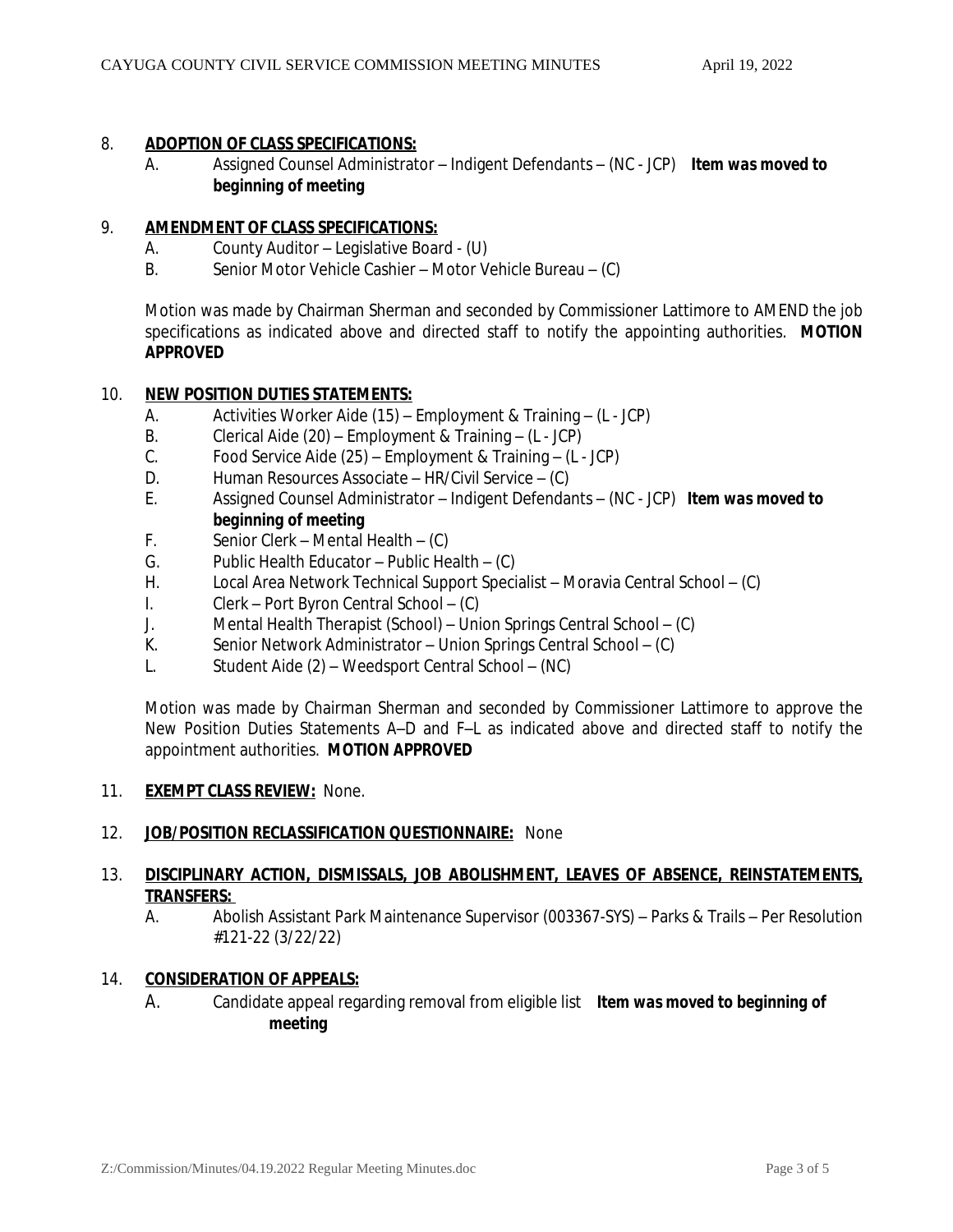# 15. **UPCOMING EXAMINATION SCHEDULE:**

| <b>Exam Date</b> | <b>Exam Title</b>                                         | Exam<br><b>Number</b> |
|------------------|-----------------------------------------------------------|-----------------------|
| 04/30/22         | Administrative Officer (Emergency Services)               | 64826                 |
|                  | Audit Clerk (OC) (Decentralized)                          | 20221                 |
|                  | Audit Clerk (NCP for DSS) (Decentralized)                 | 20223                 |
|                  | Custodian (Decentralized)                                 | 20222                 |
|                  | Director of Community Health Services                     | 63075                 |
|                  | <b>Technical Assistance Coordinator</b>                   | 63102                 |
| 05/14/22         | <b>Administrative Assistant</b>                           | 61040                 |
|                  | Administrative Assistant (NCP for Mental Health)          | 72552                 |
|                  | Automotive Mechanic (Diesel)                              | 62054                 |
|                  | Child Support Enforcement Coordinator (OC)                | 65883                 |
|                  | Child Support Enforcement Coordinator (PPM for DSS))      | 76684                 |
|                  | Motor Vehicle Bureau Supervisor                           | 62477                 |
|                  | Motor Vehicle Bureau Supervisor (Prom.)                   | 72250                 |
|                  | Resource Assistant (PPM for DSS)                          | 73923                 |
|                  | Resource Consultant (NCP for DSS)                         | 74971                 |
|                  | Senior Support Investigator (Prom.)                       | 71462                 |
| 05/21/22         | Data Entry Machine Operator (Decentralized)               | 20224                 |
| 06/11/22         | Confidential Secretary to CSE Chair                       | 69302                 |
|                  | Confidential Secretary to the District Attorney II        | 64984                 |
| 06/25/22         | <b>Human Services Examiner</b>                            | 66316                 |
|                  | Senior Social Welfare Examiner                            | 76790                 |
|                  | Sheriff Custody Officer                                   | 62671                 |
| 07/16/22         | Human Services Paraprofessionals Series                   |                       |
|                  | <b>IT Managers Series</b>                                 |                       |
| 08/13/22         | <b>Aging Services Assistant</b>                           | 66791                 |
|                  | <b>Aging Services Coordinator</b>                         | 64280                 |
|                  | <b>Aging Services Specialist</b>                          | 63542                 |
| 12/10/22         | Deputy Director of Community Mental Health Services (NCP) | 76842                 |

## 16. **COMMUNICATIONS RECEIVED:**

- A. Request for removal of candidate from eligible list
- B. Transfer request for candidate from Wayne County Employment & Training Department to Cayuga County Employment & Training Department not recommended by New York State Civil Service – Notate Only

Motion was made by Chairman Sherman and seconded by Commissioner Lattimore to approve the item listed in A above. *MOTION APPROVED*